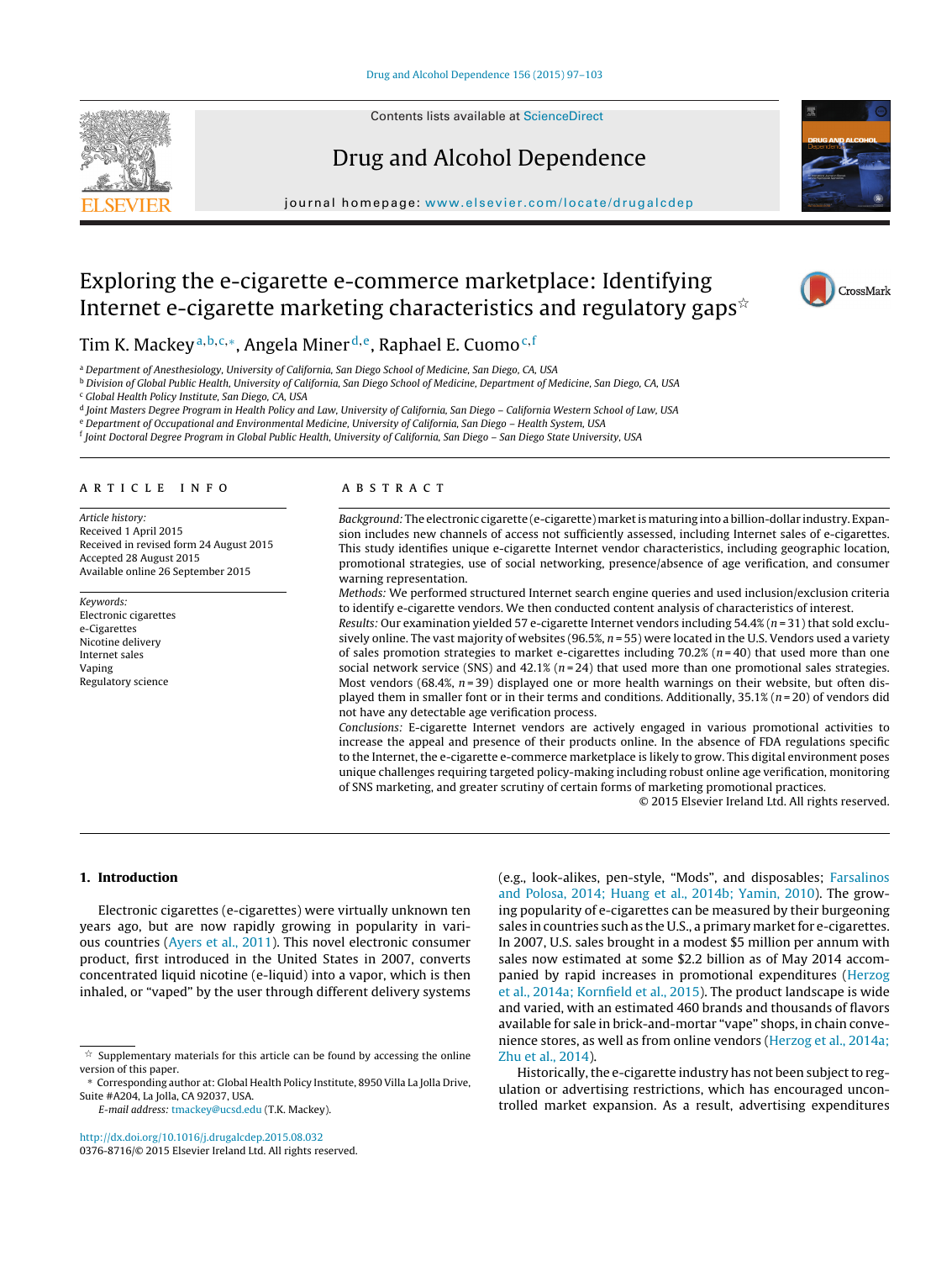

#### Google Trends E-Cigarette Key Search Terms (past 12 months)

We first identified 13 keywords utilized in prior research on e-cigarette Internet marketing (Zhu S-H, et al, 2014<br>and Grana & Ling, 2014). We then identified a subset of these keywords that were the top five search terms<br>



**Fig. 1.** Study website inclusion and exclusion protocol and Google trends electronic cigarette key search terms.

tripled from 2011 to 2012, when the industry spent \$18.3 million on magazine, television, newspaper and Internet ads [\(Kim et al., 2014\).](#page-6-0) Although e-cigarette Internet advertising expenditures are lower than expenditures in traditional media formats (i.e., print, TV), the Internet's growth potential as a cheap and accessiblemarketing tool to promote e-cigarette uptake needs to be examined. In fact, industry analysts now estimate that online sales make up approximately 25–30% of the \$2.2B e-cigarette market, though exact figures are difficult to track [\(Herzog et al., 2014a,b\).](#page-6-0) Another study examining tobacco and e-cigarette online banner/video advertisements in the USA and Canada found that an estimated \$2 million was spent by the industry between 2012 and 2013 on the web [\(Richardson et al.,](#page-6-0) [2015\).](#page-6-0)

As e-cigarette sales have increased, so have calls for Federal regulation of this new nicotine delivery technology. In April, 2014, the U.S. Food and Drug Administration (FDA) proposed regulations that for the first time would govern the use, sale, marketing, and manufacturing of e-cigarettes, and will likely establish a minimum purchasing age, require product package warnings, and set product standards once promulgated [\(Cobb et al., 2015; "Deeming Tobacco](#page-6-0) [Products To Be Subject to the Federal Food, Drug, and Cosmetic](#page-6-0) [Act," 2014\).](#page-6-0) Importantly, the proposed regulations do not specifically regulate or prohibit online e-cigarette sales, though their general requirements could interpreted as applicable to online vendors [\("Deeming Tobacco Products To Be Subject to the Federal Food,](#page-6-0) [Drug, and Cosmetic Act," 2014\).](#page-6-0) Hence, given the growth of the e-cigarette market and ubiquitous access online, a more detailed assessment of the e-cigarette e-commerce marketplace is critical to inform interpretation of FDA regulations as well as in guiding future regulatory science.

To date, a handful of studies have attempted to describe ecigarette Internet vendors and their online marketing by focusing on: the number of product brands; presence of flavors, nicotine strengths and ingredients; product claims; representation of health claims; volume and topic areas/themes of online marketing; assessing characteristics of online banner/video advertisement; and examining the relationships between affiliate networks and Internet vendors ([Cobb et al., 2015; Grana and Ling, 2014;](#page-6-0) [Richardson et al., 2015; Zhu et al., 2014\).](#page-6-0) Expanding on this research, this study describes additional e-cigarette Internet vendor characteristics not previously explored, including vendor geographic locations, use of online sales promotion strategies, use of social networking platforms for marketing, and reexamining age

verification processes in order to further inform future policy making on this issue.

#### **2. Methods**

#### 2.1. Structured web searches and vendor identification

The first phase of this study involved conducting structured Internet search engine queries using the five most popular e-cigarette-related key search terms "e cig", "e cigarette", "ecig", "vape" and "vaping" based on results from Google Trends on search term interest over the past 12 months. We then used Google search engine to query these popular e-cigarette-related search terms based upon Google's overwhelming popularity among English-speaking Internet users and its large volume of global users/traffic [\(Sullivan, 2013\).](#page-6-0) Google Chrome browser (with all Google user accounts deactivated) was used to conduct searches in the "incognito" browser mode in order to minimize the influence of browser history, user cookies, and search history when performing searches. We then collected the website addresses for the first five pages of organic search results (i.e., not including sponsored links) which is a sampling methodology consistent with prior studies indicating Internet users rarely access websites beyond these search results ([Liang et al., 2011, 2012; Lorigo](#page-6-0) [et al., 2008\).](#page-6-0) Using results from our search engine queries, we then constructed a list of websites to be analyzed in the study.

#### 2.2. Website content analysis

In the second phase we reviewed the content of each website and applied an inclusion and exclusion criteria (see Fig. 1) to identify e-cigarette Internet vendors (defined as websites actively engaged in the sale of e-cigarettes or liquid nicotine direct-to-consumer) similar to a methodology utilized by [Zhu et al. \(2014\). F](#page-6-0)ollowing identification of sites we categorized as e-cigarette Internet vendors, we then conducted content analysis, whereby we coded characteristics of interest. Characteristics reviewed included information on the location of e-cigarette Internet vendors (specifically primary business address and IP address location geocoded and visualized using ArcGIS, Redlands, CA: ESRI); use of different sales promotion strategies (i.e., social media marketing and promotional incentives); use of age verification procedures; and representation of product safety and health warnings.

The first author and second author independently reviewed website content and coded website characteristics. Inter-coder reliability between reviewers was high for both the inclusion criteria for websites (0.98) and for coding of all categories measured (with all Cohen's kappas greater than 0.85 and with a mean score of  $k = 0.93$ .) All three authors received identical training for applying website inclusion/exclusion criteria and for coding website characteristics. When there was a discrepancy between the first and second authors, all three trained authors revisited the sites and agreed upon the best decision. A detailed description of the review and coding procedures is provided in the Supplementary Table.<sup>1</sup> SPSS v.20 (IBM: Armonk, NY) was used for all data analyses.

 $^{\rm 1}$  Supplementary material can be found by accessing the online version of this paper.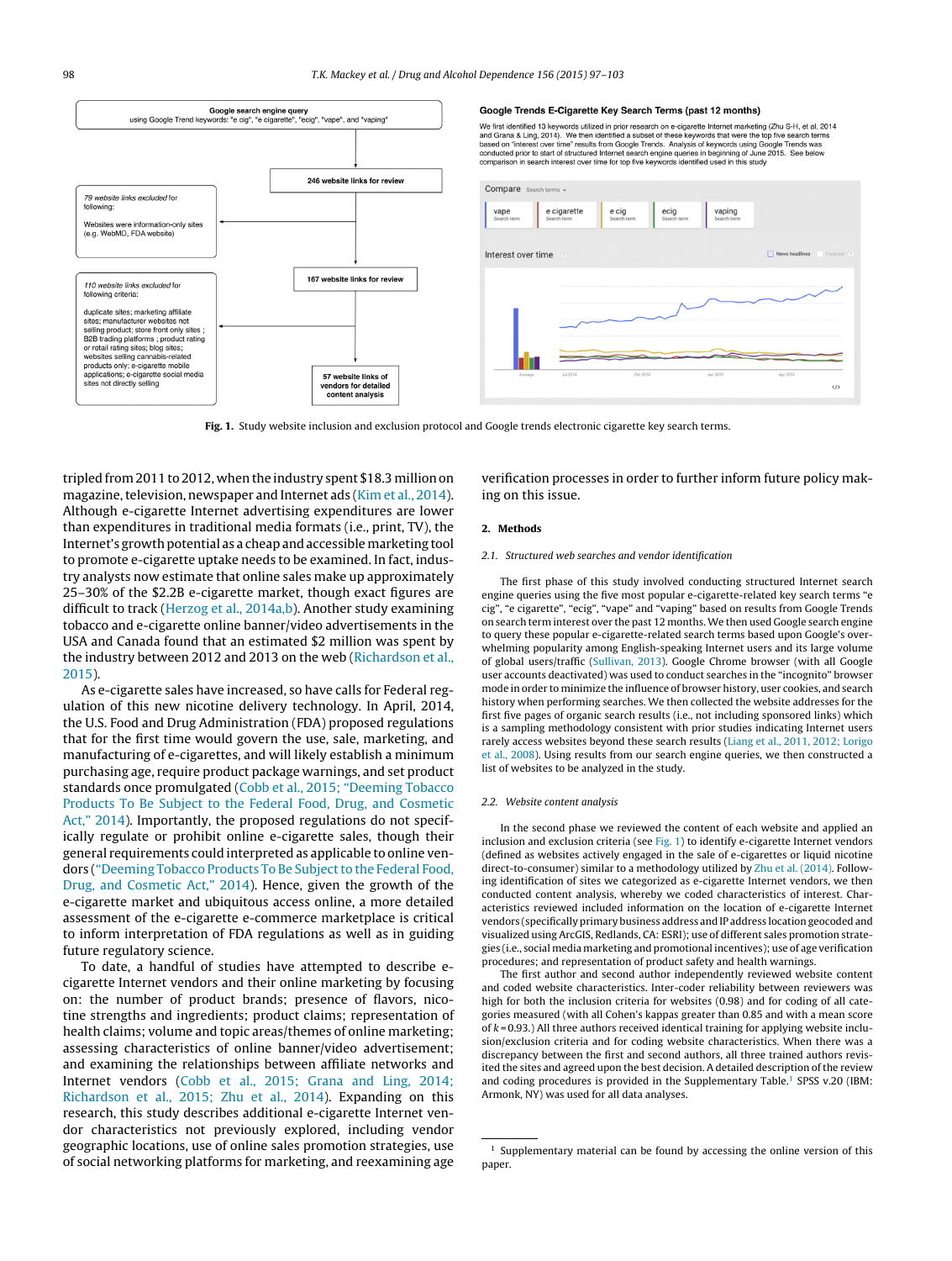## 2.3. Period

Structured search engine queries were conducted in a one-week period in June 2015 to minimize potential variation in search query results. Following this initial identification of search engine results, we applied our inclusion/exclusion criteria and conducted content analysis from end of June, 2015 – middle of July, 2015. This time period is prior to the FDA finalizing its e-cigarette rules/regulations.

## **3. Results**

Applying our search query strategy yielded a total of 246 website links for review. Websites featuring news articles (e.g., Reuters), reference sites (e.g., Wikipedia) or that constituted health or information-only sites (e.g., WebMD, FDA website) were excluded  $(n=79)$ , leaving 167 remaining websites for further in-depth review. An additional 110 websites were excluded due to the following criteria: duplicate sites; marketing affiliate sites not directly selling e-cigarettes but that provided a link to an e-cigarette vendor (e.g., product review site with links to products/vendors for sale); corporate e-cigarette industry or manufacturer websites (i.e., not selling product); e-cigarette store front only sites (i.e., do not sell online); links to wholesale B2B trading platforms (i.e., that do not directly sell product but offer amarketplace for other vendors to sell products); product rating or e-cigarette retail rating sites (e.g., Yelp, "The Best Electronic Cigarette Guide for 2015); blog sites; websites that only sold cannabis-related products; websites advertising ecigarette mobile applications; and e-cigarette-related social media sites not directly selling online (e.g., YouTube Channel, reddit search results, Twitter hashtag site, user forums, etc.). Applying this methodology, 57 of the 246 (23.2%) websites met our inclusion criteria as e-cigarette Internet vendors and were further examined for characteristics of interest described below. Key findings are summarized in Table 1 .

# 3.1. Geographic locations and business models

Of the 57 Internet e-cigarette vendors reviewed, the vast majority (96.5%,  $n = 55$ ) listed a primary business address in the United States, including the states of California (29.3%; calculated based on subset of websites listing a USA address), Florida (12.1%), New York (6.9%) and Texas (6.9%) (see [Fig. 2\).](#page-3-0) Only two vendors were based outside of the USA: one in Hong Kong and one in China. We confirmed by proceeding through the ordering process that both of these international sites sell to U.S. and other international customers. Additionally,  $86.0\%$  ( $n = 49$ ) of IP addresses associated with these sites were located in the United States with the remaining eight located in Canada ( $n=7$ ) and Germany ( $n=1$ ). The registrars for these websites included several large domain name and web hosting companies, with GoDaddy.com, LLC, acting as the registrar for 64.9% ( $n = 37$ ) of all online vendors.

From a business model standpoint the majority (54.4%,  $n = 31$ ) of observed vendors operated and sold products exclusively online. The remaining 45.6% percent ( $n$ =26) were hybrid vendors that operated both an online store and had a retail establishment(s) to sell and market their products (e.g. a vape shop.) Additionally, 59.6% ( n = 34) offered wholesale opportunities for their products to third-party vendors and distributors and  $35.1\%$  ( $n = 20$ ) actively offered affiliate marketing opportunities to increase their Internet presence.

# 3.2. Sales promotion strategies

E-cigarette Internet vendors actively used social network services (SNS) by placing links to social media-related promotional content on their vendor websites and posting multimedia content on SNS platforms (e.g., sales promotion offers, product reviews, videos/pictures positively depicting vaping lifestyle). Of the

| Table 1                                                               |                   |                           |                        |                          |                          |                          |                         |                          |                            |                          |
|-----------------------------------------------------------------------|-------------------|---------------------------|------------------------|--------------------------|--------------------------|--------------------------|-------------------------|--------------------------|----------------------------|--------------------------|
| elect electronic cigarette Internet vendor marketing characteristics. |                   |                           |                        |                          |                          |                          |                         |                          |                            |                          |
|                                                                       | Age verification? | distribution<br>Wholesale | narketing<br>Yffiliate | varning > 1<br>Consumer  | Promotional strategies   |                          |                         | NS marketing use         |                            |                          |
|                                                                       |                   |                           |                        |                          | romo codes               | Reward system            | New customer            | Facebook                 | Twitter                    | Instagram                |
| nternet only vendors $(n=31)$                                         | 20(64.5%)         | 20(64.5%)                 | 4(45.2%)               |                          |                          |                          |                         |                          |                            |                          |
| ybrid vendors $(n=26)$                                                | 7(65.4%)          | 4(53.8%)                  | 5(23.1%)               | 23 (74.2%)<br>16 (61.5%) | 19 (61.3%)<br>'1 (42.3%) | $8(25.8%)$<br>$5(19.2%)$ | $2(6.5%)$<br>$1(15.4%)$ | I5 (48.4%)<br>I5 (57.7%) | $18(58.1%)$<br>$18(69.2%)$ | 13 (41.9%)<br>11 (42.3%) |
| Total $(n = 57)$                                                      | 37 (64.9%)        | 34 (59.6%)                | 70 (35.1%)             | 39 (68.4%)               | 30 (52.6%)               | (22.8%                   | $6(10.5\%)$             | 30 (52.6%)               | 36 (63.2%)                 | 24 (42.1%)               |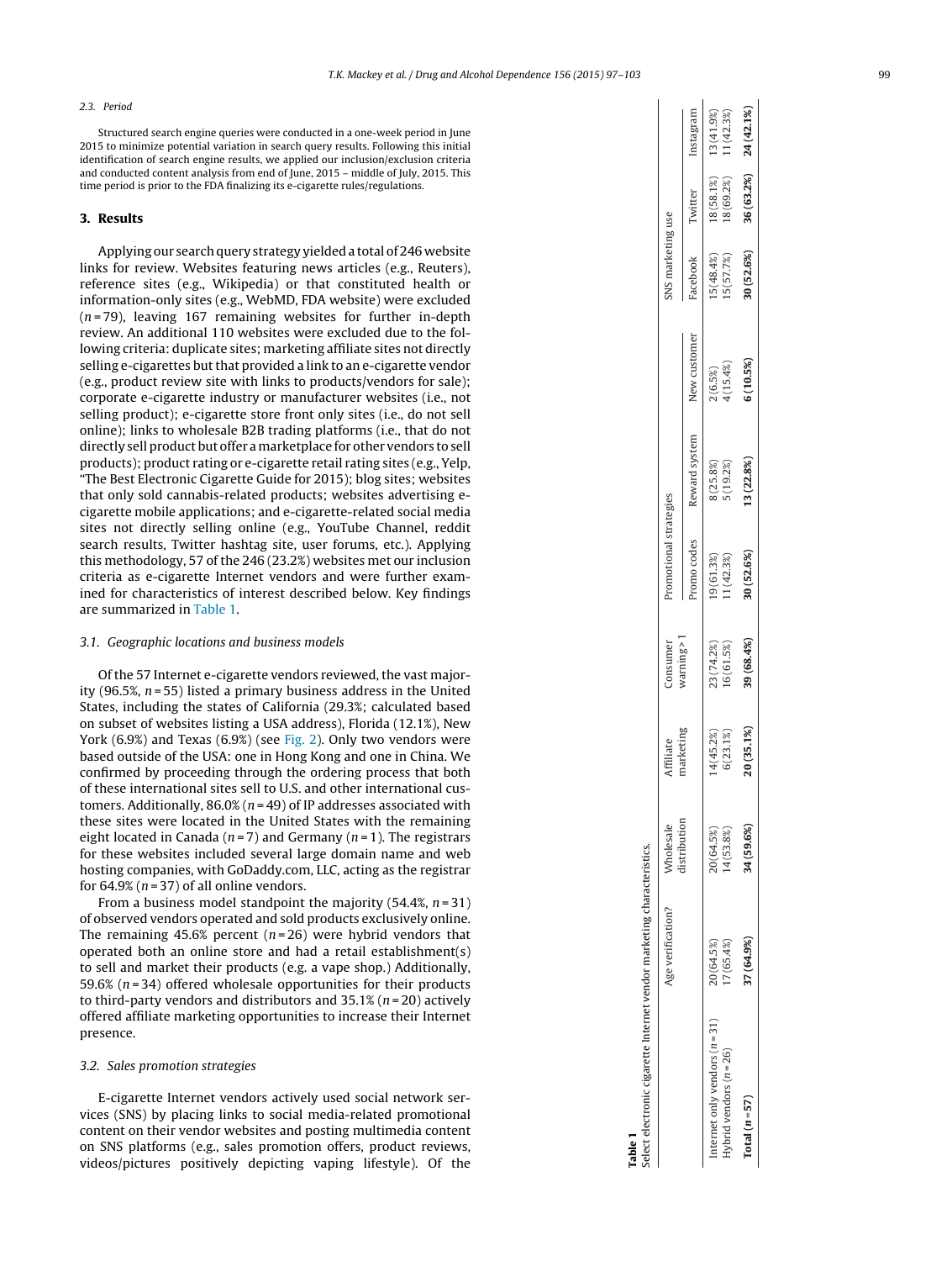<span id="page-3-0"></span>

**Fig. 2.** Map of USA-based electronic cigarette vendors and their associated IP addresses.

fifty-seven vendors, 70.2% ( $n = 40$ ) had more than one SNS link with Twitter (63.2%) Facebook (52.6%), and Instagram (42.1%), the three most commonly utilized platforms. There was an average of 2.6 SNS platforms utilized per site, reflecting active SNS engagement. Additionally,  $42.1\%$  ( $n = 24$ ) used more than one promotional strategy to attract customers. The use of "Promo codes" was quite prevalent, with 52.6% ( $n = 30$ ) of vendors offering promo/discount codes to be applied at checkout; followed by 22.8%  $(n=13)$  offering either a reward point system or loyalty program discount; and  $10.5\%$  ( $n = 6$ ) offering discounts for referring new customers. Of the two international vendors, both used multiple forms of SNS and one used multiple sales promotion strategies.

# 3.3. Age verification

Of all the e-cigarette Internet vendors reviewed,  $64.9\%$  ( $n = 37$ ) used a form of age verification. The vast majority of these sites  $(61.4\%, n=35)$  required users to simply click a pop-up or dialog box self-verifying a user's age as above 18-years or the permitted age of e-cigarette use in the users' jurisdiction. Conversely, 35.1%  $(n=20)$  had no detectable age verification at any point during the purchasing process. Of the international sites reviewed, one had age verification while the other did not. The most robust age verification observed was from two USA-based sites that required users to enter their date of birth or to verify DOB via a Facebook SNS login prior to viewing products (though verification of DOB did not appear to be confirmed through a reliable third-party data source.)

### 3.4. Product and safety warnings

Only  $68.4\%$  ( $n=39$ ) of all vendors posted more than one consumer health-related warning. Ten (17.6%) of the vendors, including one of the international sites located in Guangdong, China, surprisingly posted no detectable health warnings. Warnings prominently displayed on vendors' websites included those against underage use (78.9%,  $n = 45$ ) and health risks associated

with use by pregnant or breastfeeding women (59.6%,  $n=34$ .) Warnings discouraging underage use included various nonstandardized phrases: "underage"; "children"; "under 18"; "under 21"; or "under the legal smoking age where you live". Other warnings were product specific, including that "e-cigarettes had not been evaluated by the FDA" (43.9%,  $n = 25$ ), were not smoking cessation devices (54.4%,  $n = 31$ ), and describing nicotine as an addictive substance (59.6%,  $n = 34$ ). Warnings appeared in several disparate locations, including the footer of the web page, the frequently asked questions section, About Us or in the Terms and Conditions of the website. Warnings in footers appeared in smaller font compared to other website text and were generally much less prominent than promotional messaging.

# **4. Discussion**

The aim of this study was to expand understanding of the ecigarette Internet vendor environment in order to identify unique marketing characteristics utilized by this alternative form of access. The results of this study also inform the applicability of proposed FDA e-cigarette rules in the context of online sales, identify possible regulatory gaps, and may aid in the development of future regulatory science mechanisms to address unique challenges of online promotion and sale of e-cigarettes.

To begin, accurate estimates of the exact number of e-cigarette Internet vendors are difficult to quantify, but examining their geographic location provides insight regarding where the industry is currently concentrated. From the perspective of a USA-based consumer using a search engine to query popular e-cigarette key terms, the vast majority of English-language e-cigarette Internet vendor search results we found were located in the United States. However, we also identified two vendors operating outside the U.S., raising questions of whether FDA rules provide sufficient regulatory authority/oversight over these international-based websites and their importation of e-cigarette and e-liquid products. This is particularly important given reports and scientific studies identifying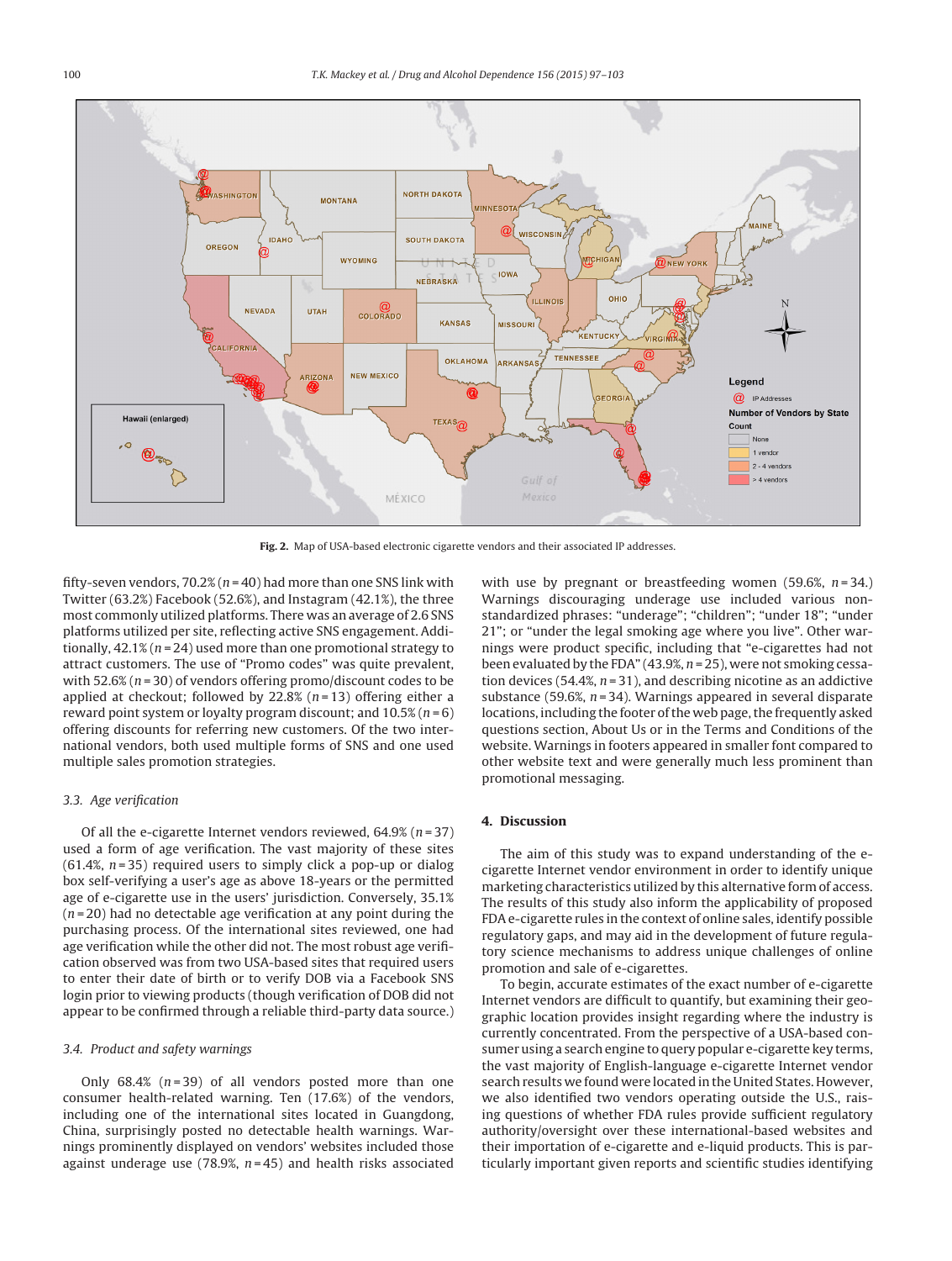the presence of hazardous particles and safety issues (overheating, etc.) in poor quality e-cigarettes manufactured by smaller Chinese firms ([Barboza, 2014; Williams et al., 2013\).](#page-6-0) A possible mechanism to regulate these international sites was our finding that the IP location for the Chinese vendor was located in the United States and its web hosting company was GoDaddy.com, indicating that legal action could potentially be taken against a website's physical infrastructure in the event of a violation of applicable law.

The majority of the e-cigarette Internet vendors reviewed sold exclusively online with many companies appearing to have started operating within the past 5 years and owned by self-employed owners/operators. The high presence of small businesses indicates that this industry may be attractive to entrepreneurs due to its lower-than-retail operating expenses (no storefront rental fees, minimal sales employees), opportunity for high mark-ups, the ease of "starting-up" online, and the fact that the product is not subject, in most states, to an excise tax [\(Gourdet et al., 2014; Klein, 2013\).](#page-6-0) However, we also note the presence of large, multinational firms active in e-cigarette e-commerce, including Blu eCigs (owned by Lorillard Tobacco Company, acquired by Reynolds American Inc.), which operates a direct-to-consumer retail website ([www.store.](http://www.store.blucigs.com/) [blucigs.com\)](http://www.store.blucigs.com/), utilizing a robust set of promotional strategies and product offerings in addition to their commercial retail distribution channels. Importantly, given that the majority of vendors reviewed operate exclusively online, the utility of local and state e-cigarette legislation/policies may be limited as online vendors may simply operate in a state with the least restrictive laws or could also migrate their virtual businesses to unregulated overseas markets (["Regulating Electronic Cigarettes and Similar Devices," 2014\).](#page-6-0)

Although a relatively nascent industry, e-cigarette Internet vendors displayed sophisticated business acumen in employing multi-channel marketing for their products, including widespread use of affiliate marketing agreements (to increase online presence), offering wholesale opportunities (to maximize sales through third parties), and enticing consumers with various promotional strategies common in retail e-commerce (lowering product cost at point-of-sale). Use of affiliate marketing is particularly important, as these marketing networks that run content websites expand the online presence of their affiliated e-cigarette Internet vendors and have been identified through forensic analysis as making misleading health claims ([Cobb et al., 2015\).](#page-6-0)

Internet e-cigarette vendors also recognize the potential for SNS to promote their products beyond the confines of a vendor website given its relative low cost, accessibility, and influence on peer-topeer networks [\(Freeman and Chapman, 2008; Liang and Mackey,](#page-6-0) [2011\).](#page-6-0) Since 74% of online adults and 81% of online teens use some form of SNS, these channels open up a broad market demographic of potential e-cigarette users [\(Madden et al., 2013; "Social Networking](#page-6-0) [Fact Sheet," 2013\).](#page-6-0) In most cases the distribution of SNS in the sample of e-cigarette Internet vendors tracked with overall SNS popularity: 71% of online adults are Facebook users, 91% of Internet e-cigarette vendors had a presence on Facebook (["Social media](#page-6-0) [sites, 2012-2013," 2014\).](#page-6-0) Similarly, our finding that 63.2% of sites used Twitter is consistent with a recent study that found the vast majority (90%) of tweets related to e-cigarettes were commercial in nature, further indicating the importance of this medium for e-cigarette marketing [\(Huang et al., 2014a\).](#page-6-0) An alarmingly high percentage of vendors also used Instagram (42.1%), a SNS that has recently replaced Facebook in popularity among 13–17 year olds, and one that should be closely monitored for its possible influence on youth e-cigarette behavior and uptake [\(Smith, 2014\).](#page-6-0) Instagramlinked e-cigarette content is potentially a powerful medium to attract youth given that many of the images we observed depicted attractive people, desirable lifestyles and "hip" communities promoting the culture and use of e-cigarettes. Further, SNS platforms that engage consumers in multimedia experiences, such as the popular video-sharing site YouTube, used by 38.6% of the vendors we observed, should also be closely monitored given that that content on these sites has been previously identified as predominantly sponsored by marketers, may highlight economic and social benefits of e-cigarettes, and make unsubstantiated health claims ([Paek](#page-6-0) [et al., 2014\).](#page-6-0)

Adolescent use of e-cigarettes is specifically a concern because of the potential negative effects of nicotine on brain development, its addictive nature, and the possibility that e-cigarette use may act as a "gateway" to other tobacco or substance abuse ([Dutra and Glantz,](#page-6-0) [2014; Leventhal et al., 2015\).](#page-6-0) In recognition of these concerns, the FDA proposed regulations would establish a minimum purchasing age of 18-years for e-cigarettes (same as tobacco products). However, despite several states establishing their own purchase age restrictions, middle and high-school students still gain access to these products ([Bunnell et al., 2014\).](#page-6-0) Hence, robust efforts to enforce the FDA's minimum purchase age are needed by sellers, whether in person or online. However, only 64.9% of e-cigarette vendors we reviewed used some form of age verification, which in most cases involved simply clicking a button to self-report age compliance. Overall, the lack of sufficient age verification for e-cigarette online access is troubling and points to similar lax verification reported for online sales by tobacco cigarette and alcohol vendors, resulting in sales to underage buyers ([Fix et al., 2006; Williams](#page-6-0) [and Ribisl, 2012\).](#page-6-0) Hence, youth and adolescents who are already actively engaged online may be exposed to e-cigarette marketing and also gain access to a convenient pathway for purchasing ecigarettes as has been shown in other studies that found minors are easily able to purchase e-cigarettes from the Internet ([Williams](#page-6-0) [et al., 2015\).](#page-6-0) To better prevent youth access, close surveillance and standardization of online vendor age verification practices, not just website policies, will be needed.

Other studies have identified that some e-cigarette Internet vendors have made direct and indirect claims about the product's efficacy as a smoking cessation method ([Cobb et al., 2015;](#page-6-0) [Zhu et al., 2014\).](#page-6-0) Perhaps due to the FDA's proposed rules and warning letters, the majority of vendors we observed made no direct claims regarding e-cigarettes' efficacy as a smoking cessation device though many utilized their own affiliated blog sites and SNS platforms to promote the use of e-cigarettes as a safer alternative to combustible tobacco products and/or were members of social groups advocating for "vaper's rights." Instead, most vendors displayed more than one consumer warning with the most frequent warnings associated with a minimum purchase age (despite the absence of robust age verification). The FDA does not require, nor set a standard for safety and health warnings on websites, as will likely be required on e-cigarette product packaging. In fact, legislation to require Internet tobacco cigarette vendors to display warning labels on websites was attempted in 1999, but did not survive beyond committee review by the then U.S. House of Representatives [\(Ribisl et al., 2001\).](#page-6-0) Hence, the current gap in regulating combustible tobacco cigarette online product marketing is contributing to an inability to justify regulation of e-cigarette Internet vendors. This discrepancy is now being leveraged by the e-cigarette industry in their ownmarketing strategies, presentation of warnings, and age verification processes.

As a result of this regulatory gap, online vendors are left to determine the type, size, wording, location and prominence of warnings. In most cases in this study, the impact of e-cigaretterelated warnings was significantly diminished due to size and location, usually in small font in the webpage footer or hidden discreetly within legalistic Terms and Conditions of the website. Complicating the unevenness of health warning representation by vendors was also our observation (during phase 1 of our methodology involving vendor inclusion/exclusion) that the highest percentage of health promotion information sites (e.g., FDA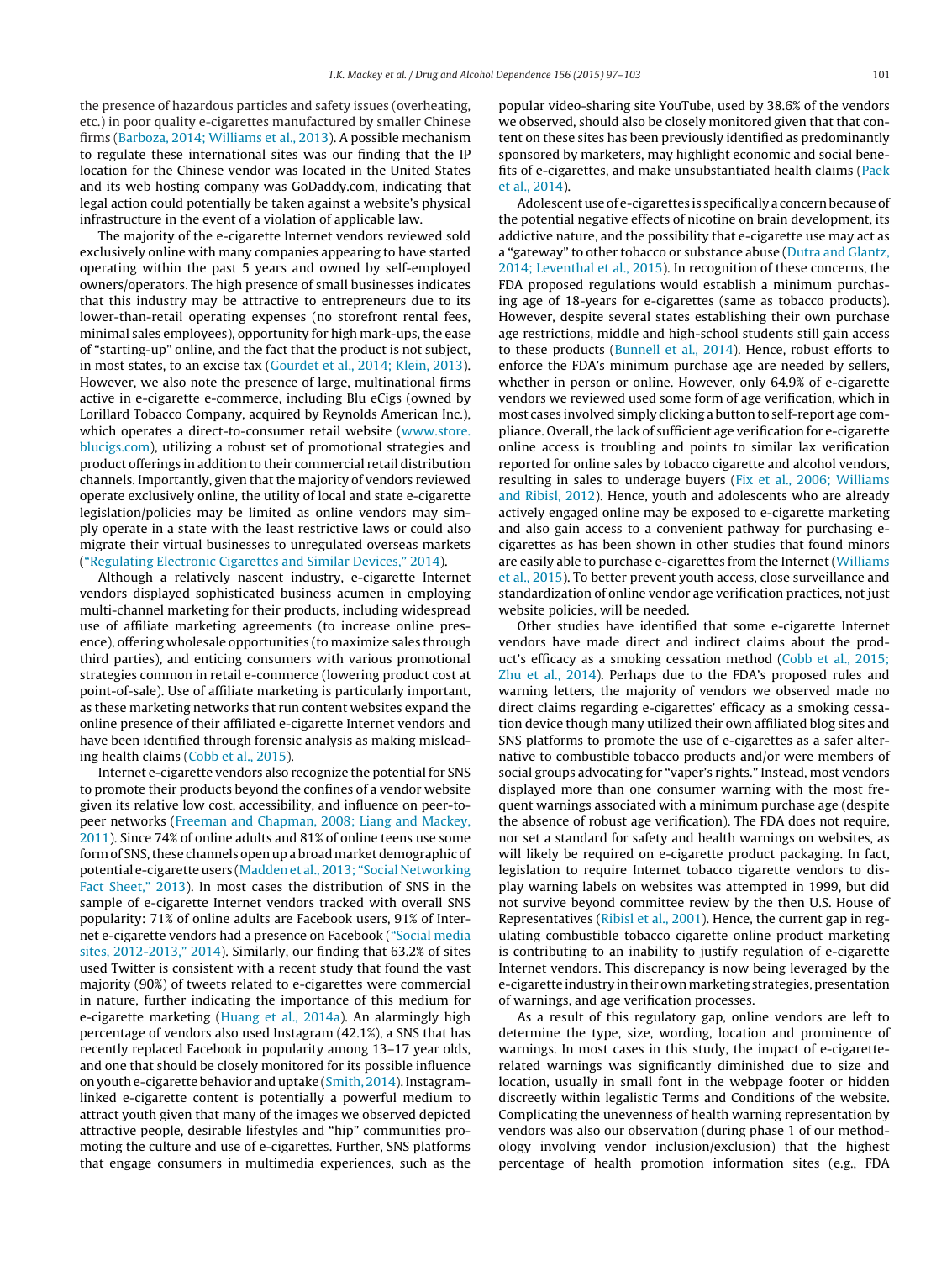website, NIH Site DrugAbuse.gov, USA DHHS site smokefree.gov) were detected using the keyword search term "e cigarette". This is important as "e cigarette" is the least popular of the Google search terms that we used, indicating that public health agencies could do a better job utilizing search engine marketing and search engine optimization in order to ensure dissemination of their health promotional messaging.

Collectively, these attributes, coupled with the fact that the FDA has not specifically proposed a ban or direct regulatory oversight of e-cigarettes online sales in its proposed rules, suggests that the number of Internet vendors will continue to proliferate. In fact, in its proposed rules, the FDA fails to specifically restrict advertising in any medium (including Internet) despite bans on various forms of tobacco advertising since 1971, given significant evidence that exposure to advertising increases use ([Borland,](#page-6-0) [2003; Centers for Disease Control and Prevention, 2012; "Deeming](#page-6-0) [Tobacco Products To Be Subject to the Federal Food, Drug, and](#page-6-0) [Cosmetic Act," 2014; Mackey et al., 2014\).](#page-6-0) Though various state and local legislation/policies may attempt to fill this regulatory gap, Internet sales of e-cigarettes may pose significant challenges compared to regulation of brick-and-mortar establishments, given the virtual nature of the web where vendors can be located anywhere including multiple places or in other countries [\("Regulating](#page-6-0) [Electronic Cigarettes and Similar Devices," 2014\).](#page-6-0)

In response, we advocate for the FDA and the U.S. Federal Trade Commission (FTC) to specifically be given the joint statutory authority and mandate to actively monitor and regulate the online marketing and sale of e-cigarettes in the USA.With its existing powers to protect consumers and enforce violations of fraudulent or deceptive marketing practices, FTC is well suited to partner with the FDA to implement marketing regulations in alignment with the FDA rules when finalized. Specifically, the FDA's proposed rule calls for minimum age and identification restrictions, prohibition on free samples, use of certain health warnings, and requirements to prevent access to minors. In order to ensure that these critical concepts and others are appropriately applied and followed by e-cigarette Internet vendors, we propose some policy recommendations summarized in Table 2. Based on results contained in this study, we estimate that none of the e-cigarette Internet vendors reviewed would be in compliance with our policy recommendations due to their current lack of adequate age verification and some would also be in violation of our proposal to prohibit providing free product/samples or products at zero cost which we separately observed. Together, the FDA and FTC should actively monitor e-cigarette Internet vendors, act upon violations and/or use of false and misleading advertising, and work with Internet Service Providers (such as Godaddy.com) hosting these websites to ensure they comply with state and Federal law.

#### 4.1. Limitations

This study has certain limitations that may impact the validity and generalizability of results. Specifically, the results are limited by the sampling and search methodology used in the study, which relied on a popular search engine that returns non-random search results that prioritize websites based on the Internet search engine's own propriety algorithm that determines the relevance and popularity of search results. Website sampling was also limited to a specific point in time, five popular search terms, and was restricted to the first five pages of search results in comparison to other studies that included a larger number of search terms and up to 30 pages of search results. Additionally, though we utilized the "incognito" browser mode to minimize the influence of individual Internet user information on search results, we were not able to disable location-based services in the Internet browser by changing web-browser settings, using IP blocking software or using an

#### **Table 2**

| Regulatory category                  | Policy proposal                                                                                                                                                                                                                                                                                                                                                                                                                                                                                                                                                                                                                                                                                               |
|--------------------------------------|---------------------------------------------------------------------------------------------------------------------------------------------------------------------------------------------------------------------------------------------------------------------------------------------------------------------------------------------------------------------------------------------------------------------------------------------------------------------------------------------------------------------------------------------------------------------------------------------------------------------------------------------------------------------------------------------------------------|
| International<br>e-cigarette vendors | Sales of e-cigarettes to U.S. consumers from<br>internationally-based e-cigarette Internet vendors<br>should be subject to pre-approval by FDA in order<br>to ensure websites and tobacco products sold are<br>in compliance with state and Federal law prior to<br>importation. They should also be required to have<br>appropriate contact information for customer<br>complaints and reporting of adverse events. This<br>requirement should include a U.S.-based physical<br>business presence or service agent of process.                                                                                                                                                                               |
| Online age verification              | The FDA and FTC should finalize guidance on the<br>necessary technology parameters to ensure age<br>verification through online vendors in order to<br>prevent use and access by minors. This should<br>include identifying minimum standards of online<br>age verification tools (such as government verified<br>e-ID schemes; data from third-parties [e.g.,<br>credit-rating agencies]; and other innovations [e.g.,<br>OpenID with age attributes/identifiers]) while also<br>meeting user privacy requirements. Importantly,<br>vendors should be audited for compliance and<br>subject to fines for violations. Lessons from age<br>verification in the online gambling industry should<br>be explored. |
| Website health<br>warnings           | All Internet e-cigarette vendors should be required<br>to prominently display health warnings to<br>consumers in a fair and balanced manner<br>compared to other marketing claims. This should<br>include at a minimum text that is prominently<br>displayed on the home page and all sub-pages of<br>the website warning that nicotine is an addictive<br>substance and that e-cigarettes have not been<br>approved by the FDA as a cessation device.                                                                                                                                                                                                                                                        |
| SNS marketing                        | Internet e-cigarette vendors should not be allowed<br>to directly market to minors via SNS platforms.<br>Vendors should be required to self-certify (under<br>penalty of perjury) that their SNS content does not<br>target youth and adolescents (under age 18),<br>should be required to post health warnings about<br>their products, and should monitor and remove<br>content from their SNS pages that promotes use<br>and access by minors.                                                                                                                                                                                                                                                             |
| Free samples and<br>discounts        | Internet e-cigarette vendors should be prohibited<br>from using marketing practices (e.g., sales promos;<br>reward programs; free samples) that effectively<br>reduce the cost of an e-cigarette product to no cost<br>or minimal cost (i.e., <\$1.) This includes<br>promotions that only charge the cost of shipping<br>and handling, taxes or other fees associated with<br>purchasing.                                                                                                                                                                                                                                                                                                                    |

anonymous search engine (such as the shut down Scroogle platform used in the study by Grana and Ling or the un-validated DuckDuckGo platform.) Hence, these factors may affect the generalizability of results and limits our assumptions and applicability of our findings to Internet users primarily located in the USA.

## 4.2. Conclusions

The recent decision by Oxford Dictionaries to name "vape" the 2014 Word of the Year is an indication of the increasingly popularity of e-cigarettes and their strong market potential. This is despite ongoing concerns regarding the addictiveness and long-term safety implications of e-cigarette use [\(Hajek et al., 2014; Jensen et al.,](#page-6-0) [2015\).](#page-6-0) Though the FDA is attempting to regulate e-cigarettes, its current proposed rules appear to fall short in addressing an important channel of promotion and access: the Internet. Specifically, e-cigarette e-commerce poses unique and unaddressed challenges that require more targeted regulation and policymaking in order to prevent inappropriate promotional strategies, avert underage targeting and use, and communicating adequate health and safety